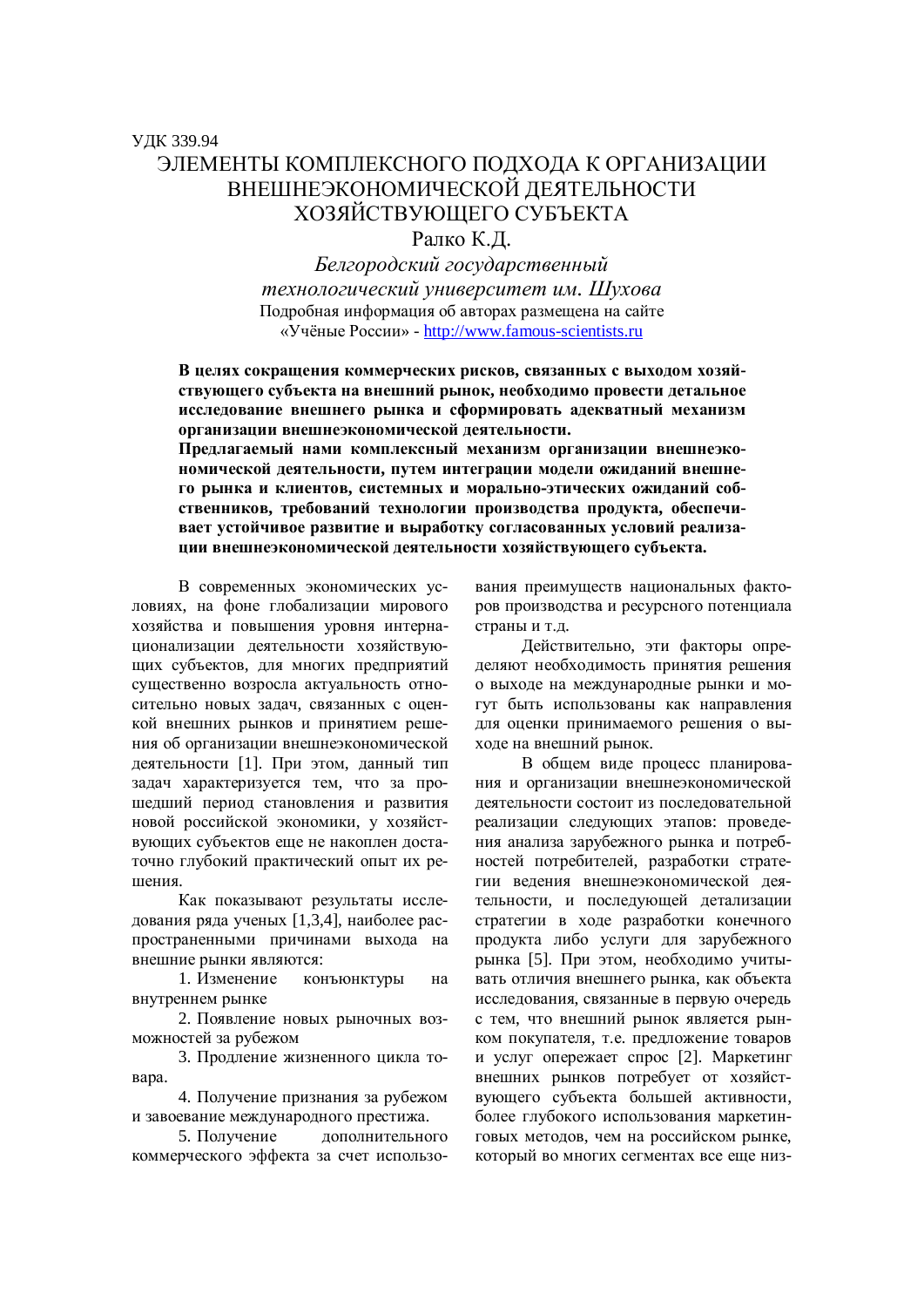коконкурентен. Таким образом, при выходе на внешний рынок, повысится потребность хозяйствующего субъекта в оперативном получении рыночной информации, ее быстром анализе и разработке корректирующих мероприятий для рыночной стратегии.

Рассматривая поставленную нами задачу принятия хозяйствующим субъектом решения о выходе на внешний рынок и организации внешнеэкономической деятельности, нами было проведено исследование рекомендаций по проведению оценки целесообразности и организации внешнеэкономической деятельности [2,3,4]. По результатам исследования мы выяснили. что в современной литературе достаточно подробно изложен порядок проведения маркетинговых исследований и планирования внешнеэкономической деятельности. Но вместе с тем, на наш взгляд, предлагаемые рекомендации не содержат ряда важных элементов, обеспечивающих в перспективе устойчивое развитие внешнеэкономической деятельности хозяйствующего субъекта.

В связи с этим мы предлагаем рассмотреть, алгоритм процесса планирования и организации внешнеэкономической деятельности включающий в себя необходимые на наш взгляд элементы.

На первом шаге данного алгоритма, мы сформируем модель ожиданий внешнего рынка. Под моделью ожиданий внешнего рынка мы будем понимать совокупность взаимосвязанных критериев, позволяющих нам в дальнейшем принимать решения о способах выхода на рынок, требованиям к продукту и его продвижению, учитывать национальные и региональные аспекты и т.п.

В качестве инструмента будут использоваться методы зарубежного маркетинга, иначе говоря – международного маркетинга, более полно учитывающего особенности внешних рынков. С помощью данного инструмента мы получаем в качестве результатов следующие данные: тип проблем в государстве, или группе государств, на чьей территории расположен интересующий нас внешний рынок, тип рынка в зависимости от соотношения спроса и предложения, этап жизненного цикла и уровень конкурентоспособности нашего товара на внешнем рынке, система законолательных и сертификационных мер и требований, создающая тарифные и нетарифные барьеры для выхода на внешний рынок.

При этом, однократного получения приведенных выше данных не достаточно для полного решения задачи организации и обеспечения устойчивого развития внешнеэкономической деятельности. Для снижения риска принятия неадекватных решений на основе не актуальной информации, мы введем в формируемый нами механизм организации внешнеэкономической деятельности блок комплексного и четко направленного сбора, обработки и анализа данных об текущих условиях на внешнем рынке.

Вторым шагом алгоритма, выполняемым параллельно с первым, является формализания и согласование ожиланий собственников, инвесторов, для которых хозяйствующий субъект как структура является инструментом реализации собственных пелей.

Инструменты, которые мы предлагаем использовать на данном этапе: предварительная индивидуальная диагностика поля ожиданий каждого из собственников, проведение совместных переговоров, модерация и фасилитация процесса формирования общих ожиданий от бизнеса у собственников.

Результатом данного этапа являются согласованные ожидания собственников, одинаково понимаемые и принимаемые ими цели и направления внешнеэкономического развития, единые и принимаемые всеми собственниками критерии измерений и субъективной оценки уровня достижения их личных пелей за счет внешнеэкономической деятельности. Таким образом, мы получаем основу для реализации третьего шага нашего алгоритма разработки стратегии и политик по направлениям деятельности хозяйствующего субъекта.

Для разработки стратегии и политик по направлениям веления внешнеэкономической деятельности хозяйствующим субъектом используем следующие инструменты: групповую работу по анализу подготовленной заранее и созданию новой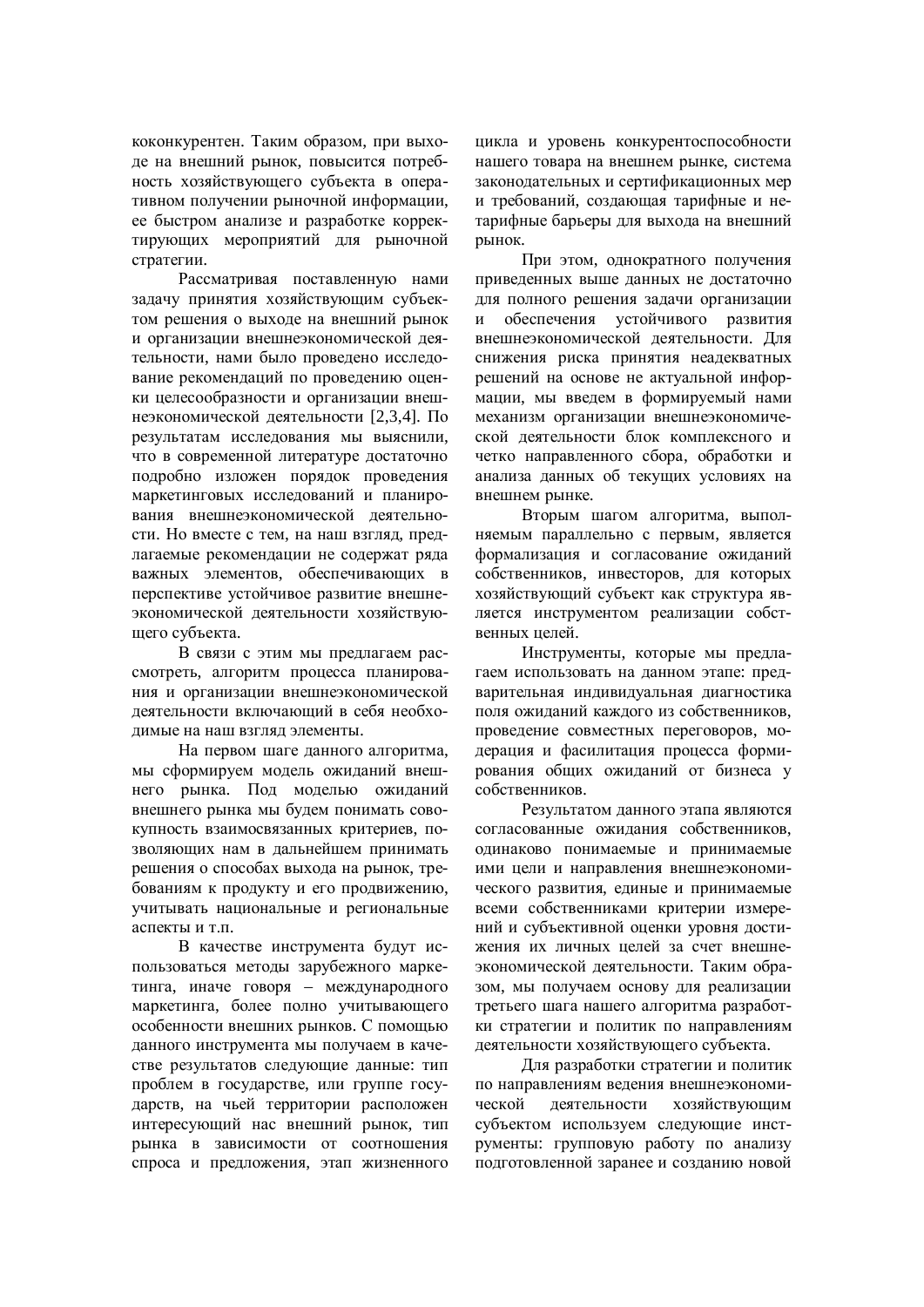информации о деятельности предприятия, с обязательным участием собственников и ключевых специалистов прелприятия, в формате сессии стратегического планирования, на основании утвержденного регламента стратегического планирования.

Получаемые результаты оформляются в виде следующих документов: стратегия развития внешнеэкономической деятельности хозяйствующего субъекта, маркетинговая политика, сбытовая политика, производственная политика, финансовая политика, политика в области персонала, политика в области воспроизводства ресурсов и механизмов, политика в области управления информационными ресурсами.

Четвертый шаг предлагаемого нами алгоритма комплексной организации внешнеэкономической деятельности решает задачу выработки согласованных условий тактической деятельности по реализации стратегии и политик по направлениям.

Используемые инструменты и результаты: детализация политик до уровня оперативных управляющих документов, формирование структуры процессов реализации планов, определение структуры результатов процессов, формирование организационной структуры, структура бюджетов и планов по реализации политик, регламентаций внешнеэкономической деятельности, определение требований к аистеме обеспечивающих процессов – документооборота и IT-обеспечения.

Пятый шаг алгоритма. На данном этапе важнейшим элементом организации внешнеэкономической деятельности является определение на основе сформированной на предыдущих шагах информации, требований к процессу управления изменениями и регламентация его процедур. Целью процесса управления изменениями является интеграция результатов и процессов реализации всех перечисленных выше этапов. Данная интеграция обеспечит оперативную информационную взаимосвязь и возможность адекватных корректировок между блоками маркетинга внешнего рынка, блоком управления ожиланиями и субъективными оценками собственников. блоком определения требований к технологии производства и реализации продукта хозяйствующего субъекта на внешнем рынке.

Таким образом, предлагаемые нами элементы алгоритма, реализуют комплексный подход к организации внешнеэкономической деятельности обеспечивают достижение промежуточных целей, положительно характеризующее степень решения задачи, поставленной нами в начале статьи.

Для достижения цели по установлению начальной точки для алгоритма организации внешнеэкономической деятельности, нами выбрана базовая предпосылка о том, что главным Заказчиком проекта по оценке и принятию решения о выходе на внешний рынок могут являться только собственники предприятия, т.к. принятие решений с таким уровнем риска не входит в сферу полномочий наемного менеджмента, Задавая такую базовую предпосылку алгоритму формирования механизма организации и развития внешнеэкономической леятельности мы обеспечиваем наличие ответственных за постановку и структуру целей внешнеэкономической деятельности, определение критериев измерения и однозначную (путем согласования интересов собственников) оценку результатов, полученных хозяйствующим субъектом в ходе реализации внешнеэкономической деятельности.

Другая цель, достигаемая предложенным нами алгоритмом – обеспечение устойчивого развития внешнеэкономической деятельности. Достижение данной цели обеспечивается путем интеграции всех элементов предлагаемого алгоритма подсистемой управления изменениями, охватывающей и обеспечивающей согласованность деятельности всех блоков организации внешнеэкономической деятельности.

## СПИСОК ЛИТЕРАТУРЫ:

1. Булатов А. С. Как основать компанию на Западе (практич. Советы российскому предпринимателю): Справ. изд. / А.С. Булатов. - М.: Международные отношения. 2001. 320 с.

2. Герчикова И. Н. Маркетинг и международное коммерческое дело: учебник.